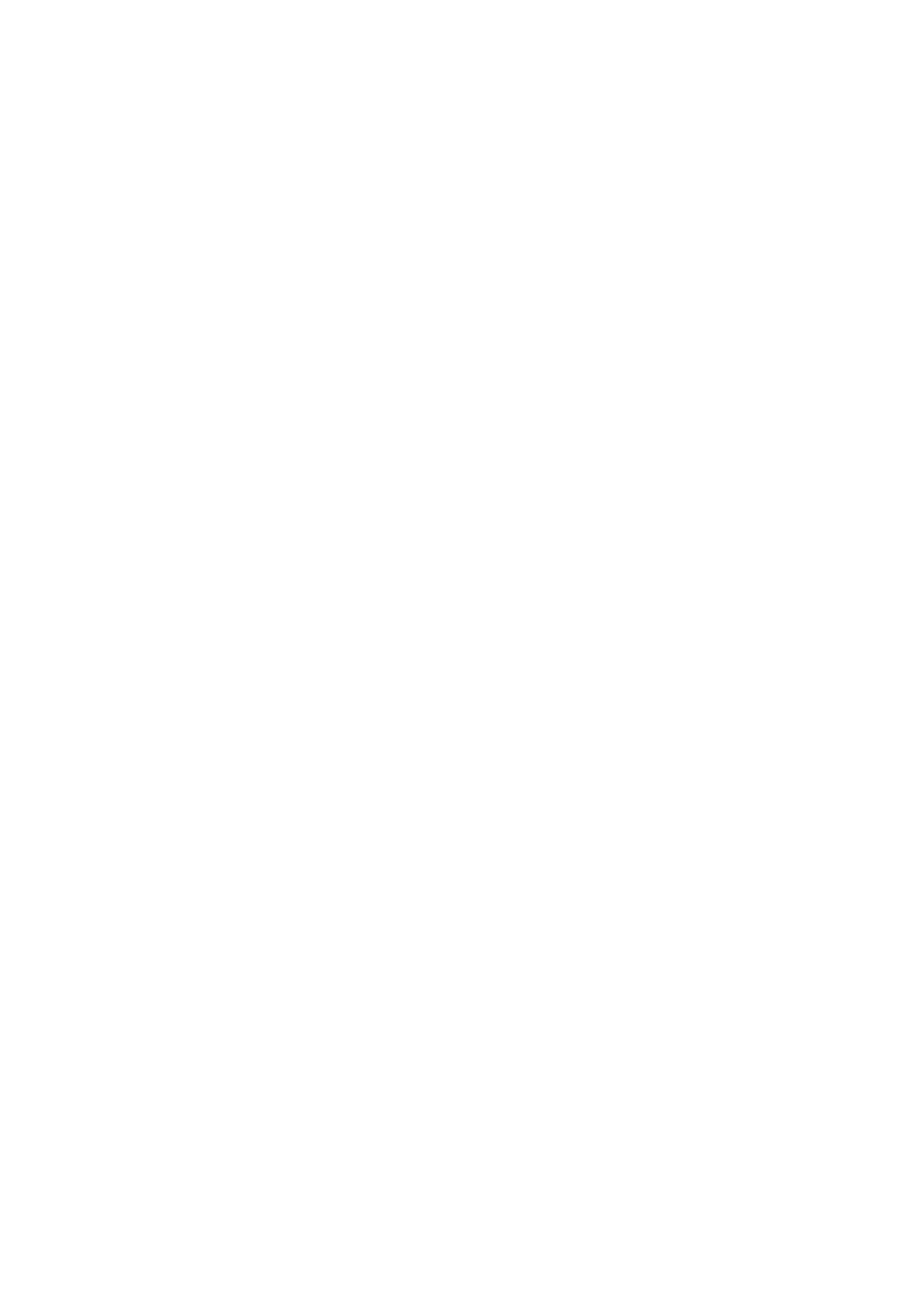### **Publisher Details**

This guide is published by Tax Insider Ltd, 3 Sanderson Close, Great Sankey, Warrington WA5 3LN.

**'101 Business Tax Tips'** (formerly 101 Business Tax Secrets Revealed and 101 Tax Tips for Entrepreneurs) first published in September 2012, second edition April 2013, third edition April 2014, fourth edition September 2015, fifth edition May 2016, sixth edition April 2019, seventh edition September 2020, eighth edition July 2021, ninth edition May 2022.

### **Copyright**

The right of Tax Insider Ltd and Sarah Bradford to be identified as the authors of this guide has been asserted in accordance with the Copyright, Designs and Patents Act 1988, England.

### **© 2022 Tax Insider Ltd and Sarah Bradford.**

A CIP Copy of this book is available from the British Library.

### **ISBN 978-1-9161577-7-4**

### **All rights reserved**

All rights reserved. No part of this guide may be reproduced or transmitted in any form or by any means, electronically or mechanically, including photocopying, recording or any information storage or retrieval system, without prior permission in writing from the publisher.

### **Trademarks**

Tax Insider Ltd and other Tax Insider Ltd services/products referenced in this guide are registered trademarks or trademarks of Tax Insider Ltd in the UK and/or other countries.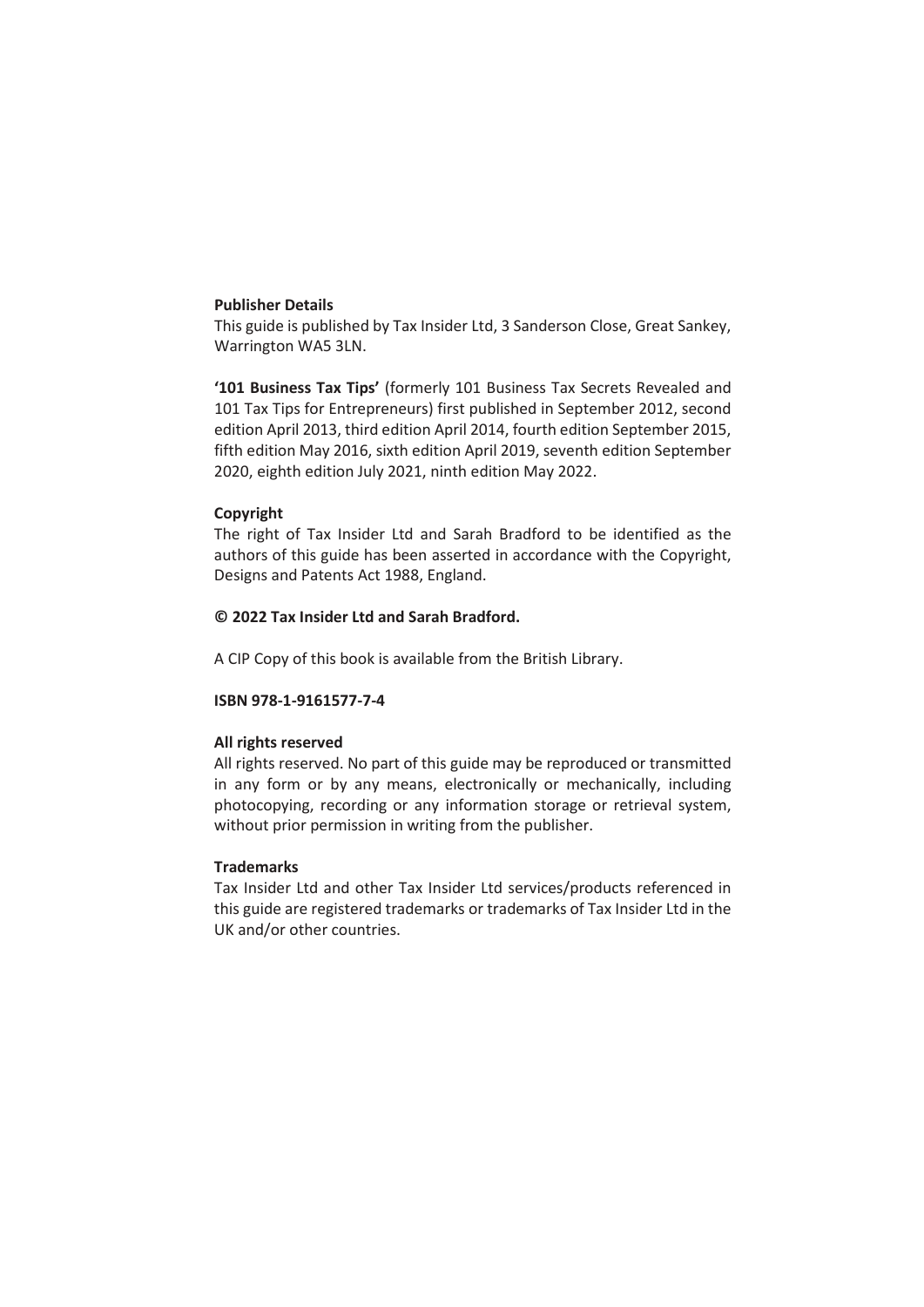### **Disclaimer**

.

This guide is produced for general guidance only, and professional advice should be sought before any decision is made. Individual circumstances can vary and therefore no responsibility can be accepted by Tax Insider, the coauthor Sarah Bradford or the publisher Tax Insider Ltd for any action taken or any decision made to refrain from action by any readers of this guide.

Tax rules and legislation are constantly changing and therefore the information printed in this guide is correct at the time of writing  $-$  May 2022

Neither the authors nor Tax Insider Ltd offer financial, legal or investment advice. If you require such advice then we urge you to seek the opinion of an appropriate professional in the relevant field. We care about your success and therefore encourage you to take appropriate advice before you put any of your financial or other resources at risk. Don't forget, investment values can decrease as well as increase.

The content of this guide is for information only and all examples and numbers are for illustration. Professional advice should always be sought before undertaking any tax planning of any sort as individual circumstances vary and other considerations may have to be taken into account before acting.

To the fullest extent permitted by law Sarah Bradford and Tax Insider Ltd do not accept liability for any direct, indirect, special, consequential or other losses or damages of whatsoever kind arising from using this guide.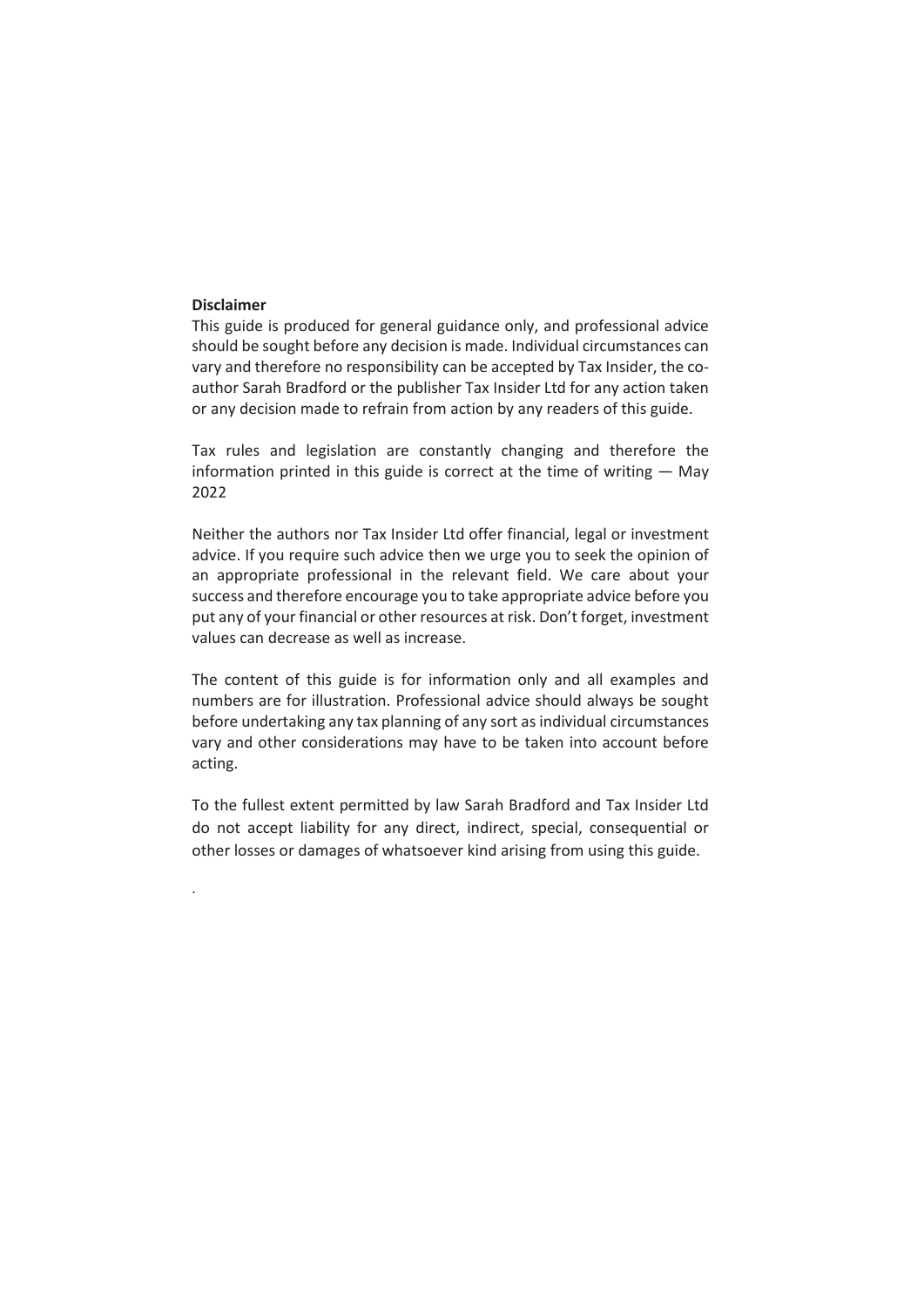www.taxinsider.co.uk Contents

# **Contents**

|                               |     | <b>About This Guide</b>                                                                 | 1  |
|-------------------------------|-----|-----------------------------------------------------------------------------------------|----|
| Chapter 1. Business Structure |     |                                                                                         |    |
|                               | 1.  | Choose The Right Structure For Your Business                                            | 4  |
|                               | 2.  | Choose Which Taxes You Pay                                                              | 6  |
|                               | 3.  | Take Advantage Of The Veil Of Incorporation                                             | 9  |
|                               | 4.  | Save Incorporation Costs                                                                | 10 |
|                               | 5.  | Create Different Categories Of Shares In A Limited<br>Company                           | 12 |
|                               | 6.  | Keep Administration Costs Low                                                           | 14 |
|                               | 7.  | Keep All Business Profits For Yourself                                                  | 15 |
|                               | 8.  | <b>Maximise The Skill Base</b>                                                          | 16 |
|                               | 9.  | Agree The Split Of Partnership Profits And Losses                                       | 17 |
|                               | 10. | <b>Consider Purchasing An Existing Business</b>                                         | 19 |
|                               |     | 11. Run A Franchise                                                                     | 20 |
|                               |     | Chapter 2. Finance And Investment                                                       | 21 |
|                               |     | 12. Prepare A Business Plan                                                             | 22 |
|                               | 13. | Choose The Right Finance Option For Your Business                                       | 23 |
|                               |     | 14. Secure Tax Relief On Loans To A Close Company                                       | 24 |
|                               |     | 15. Borrow Money To Buy Partnership Assets And Obtain<br><b>Tax Relief For Interest</b> | 26 |
|                               |     | 16. Beware The Return Of Funds Trap                                                     | 27 |
|                               |     | 17. Tax Relief For Business Borrowings                                                  | 28 |

i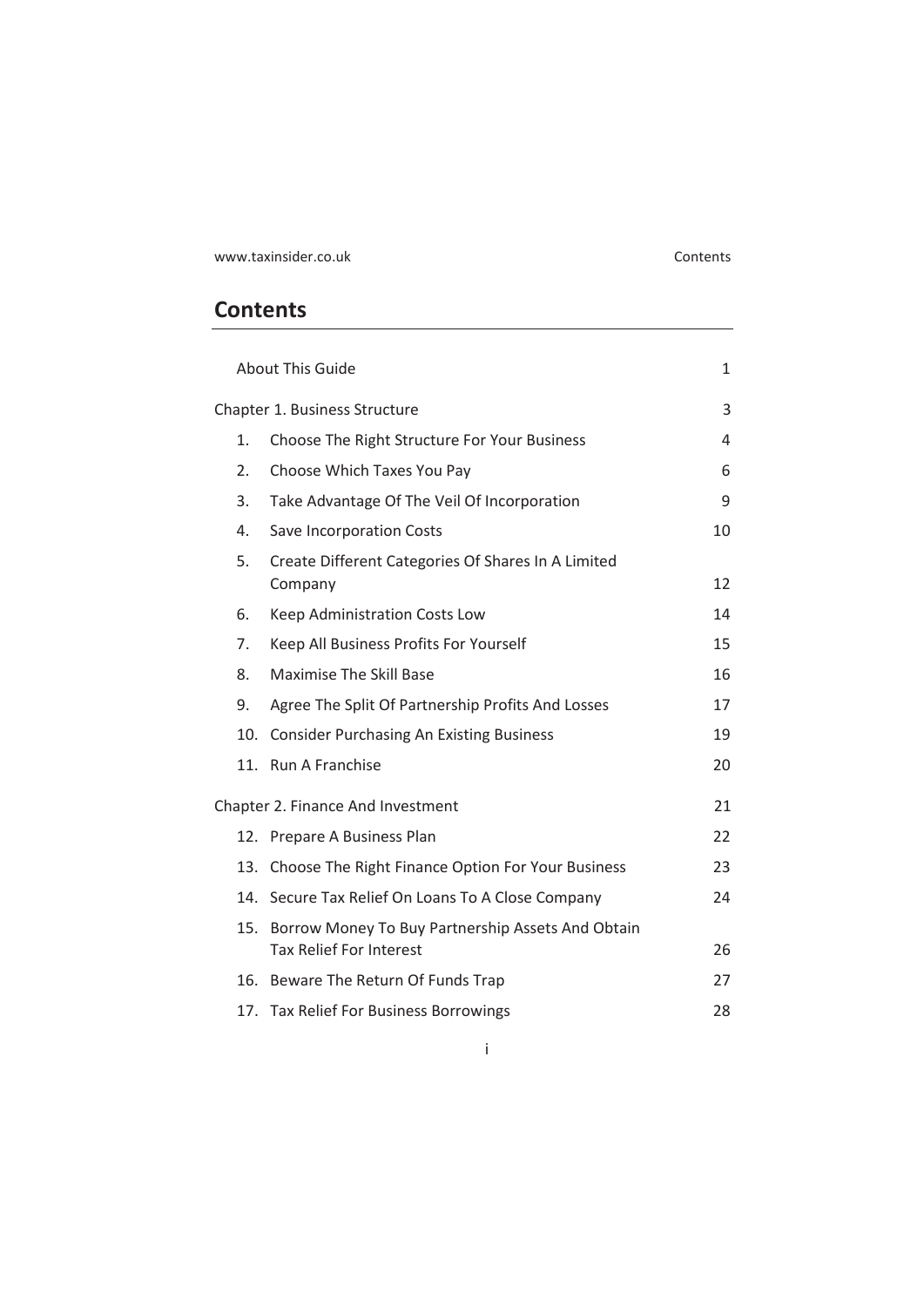| www.taxinsider.co.uk |  |
|----------------------|--|
|----------------------|--|

|     | 18. Attract Investment Under The Seed Enterprise                               |    |
|-----|--------------------------------------------------------------------------------|----|
|     | <b>Investment Scheme</b>                                                       | 29 |
|     | 19. Take Advantage Of The Enterprise Investment Scheme                         | 31 |
|     | 20. Attract Investment From A Venture Capital Trust                            | 33 |
|     | Chapter 3. Early Years                                                         | 35 |
|     | 21. Register With HMRC And Avoid Penalties                                     | 36 |
|     | 22. Choose A 31 March Accounting Date                                          | 38 |
|     | 23. Choose Your Corporation Tax Payment Date                                   | 40 |
|     | 24. Consider Whether To Register For VAT Voluntarily                           | 41 |
|     | 25. Cash Basis y Accruals Basis                                                | 42 |
|     | 26. Save Work By Joining The VAT Flat Rate Scheme                              | 44 |
|     | 27. Limited Cost Businesses And The VAT Flat Rate Scheme                       | 46 |
|     | 28. Carry Back Early Year Losses                                               | 50 |
|     | 29. Choose The Method Of Relief For Early Year Losses                          | 52 |
|     | 30. Extend The Loss To Capital Gains                                           | 55 |
|     | 31. Consider Not Claiming Capital Allowances                                   | 57 |
|     | 32. Claim Relief For Pre-Trading Expenditure                                   | 59 |
|     | 33. Claim Relief For Capital Expenditure Incurred Before                       |    |
|     | The Start Of Trading                                                           | 61 |
|     | <b>Chapter 4: Deductions For Business Expenses</b>                             | 63 |
|     | 34. Claim A Deduction For All Allowable Business Expenses                      | 64 |
| 35. | Claim A Deduction For The Business Element Of Dual-<br><b>Purpose Expenses</b> | 66 |
|     | 36. Don't Overlook Common Expenses                                             | 67 |
|     | 37. Use Mileage Rates To Save Work                                             | 68 |
|     |                                                                                |    |

ii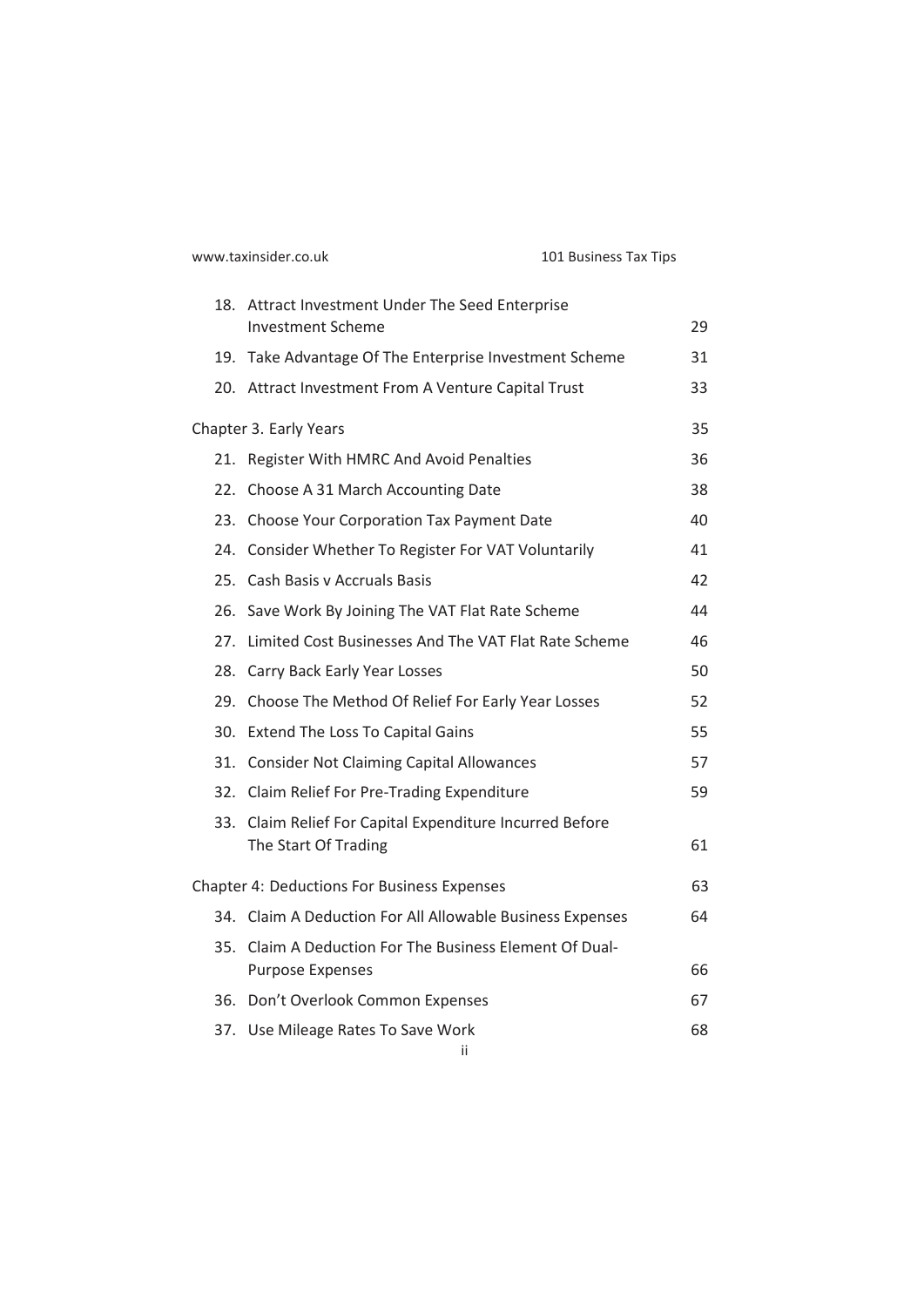### www.taxinsider.co.uk Contents

| 38. | Use Actual Costs Rather Than Fixed Rates                                                        | 70  |
|-----|-------------------------------------------------------------------------------------------------|-----|
| 39. | Home Office: Deduction For Business Use (Fixed Costs)                                           | 71  |
|     | 40. Home Office: Deduction For Running Costs                                                    | 73  |
| 41. | <b>Business Use Of Home: Fixed Deduction</b>                                                    | 74  |
| 42. | <b>Business Premises Used As A Home: Statutory</b><br>Disallowance                              | 76  |
| 43. | Deduction For Uniform Or Protective Clothes                                                     | 78  |
|     | 44. Deduct Allowable Travel Expenses                                                            | 79  |
| 45. | <b>Claim A Deduction For Training Costs</b>                                                     | 81  |
| 46. | <b>Allowable Entertaining Costs</b>                                                             | 82  |
|     | 47. Deduction For Business Gifts                                                                | 83  |
| 48. | <b>Obtain Relief For Bad Debts</b>                                                              | 84  |
|     | 49. Deduct The Cost Of Professional Subscriptions                                               | 86  |
| 50. | Deduct Incidental Costs Of Loan Finance                                                         | 87  |
|     | 51. Insure The Key Person                                                                       | 89  |
|     | 52. Don't Be Tempted To Deduct Personal Items                                                   | 90  |
|     | Chapter 5. Deductions For Capital Expenditure                                                   | 93  |
|     | 53. Deduct Capital Expenditure Under Cash Basis                                                 | 94  |
| 54. | Obtain Relief For Capital Expenditure Under The<br><b>Accruals Basis Via Capital Allowances</b> | 96  |
| 55. | Capital Allowances Must Be Claimed                                                              | 98  |
|     | 56. Obtain Immediate Relief For Capital Expenditure                                             | 100 |
| 57. | Take Advantage Of The Temporary Increase In The AIA                                             | 101 |
| 58. | Beware Chargeable Accounting Periods Spanning 31<br>March 2023                                  | 103 |

iii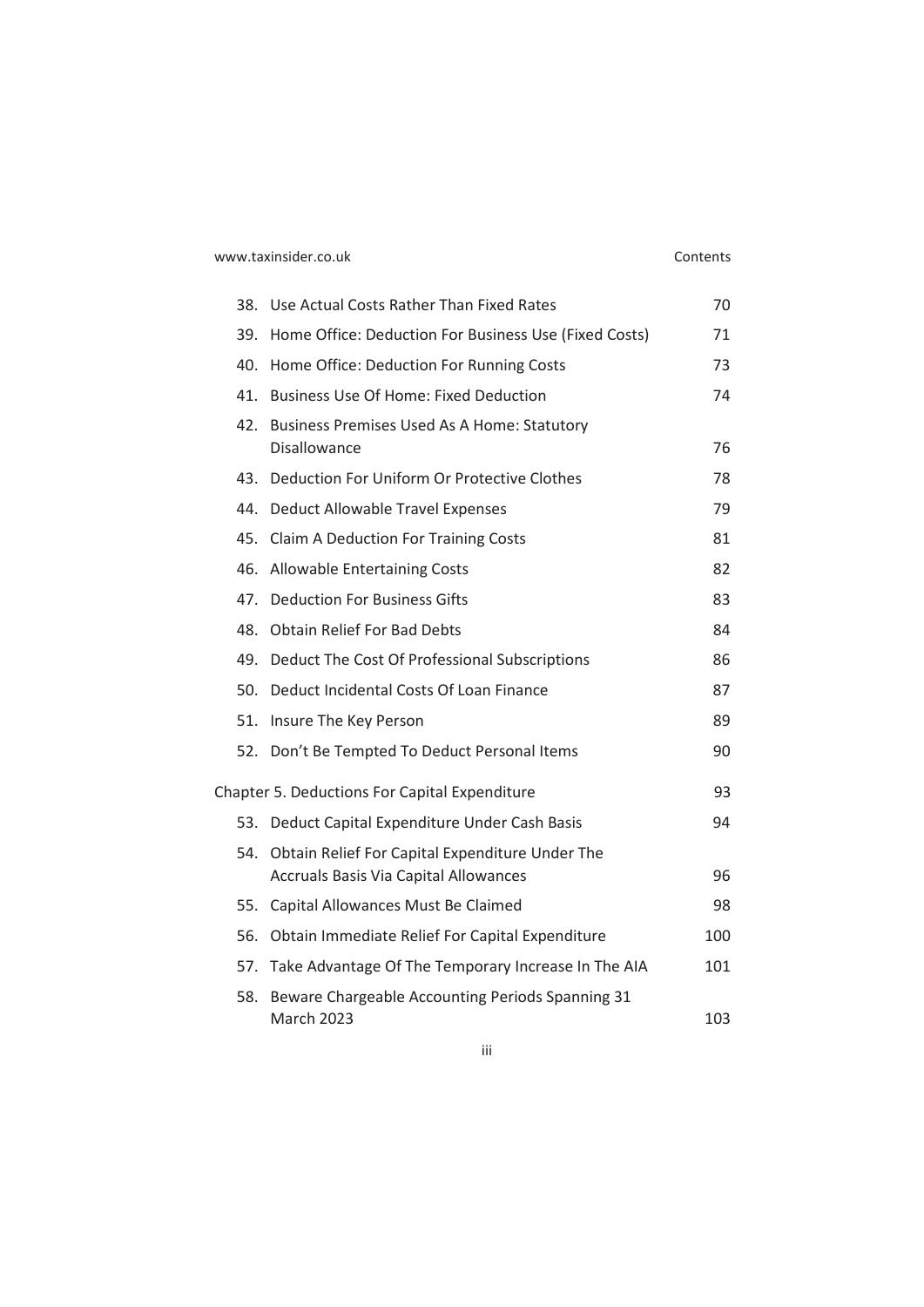|     | 59. Claim WDAs Instead Of AIA                                   | 105 |
|-----|-----------------------------------------------------------------|-----|
| 60. | Take Advantage Of The Super-Deduction Available To<br>Companies | 107 |
|     | 61. Claim The 50% FYA For Companies                             | 109 |
|     | 62. Tailor Your Claim                                           | 111 |
|     | 63. Capital Allowances And Losses                               | 113 |
|     | 64. Time Your Capital Expenditure To Accelerate Relief          | 115 |
| 65. | Claim Capital Allowances For Mixed-Use Assets                   | 117 |
| 66. | Buy An Electric Car And Claim FYAs                              | 118 |
| 67. | Choose Lower Emission Cars For Higher Capital                   |     |
|     | Allowances                                                      | 119 |
|     | 68. De-Pool Short Life Assets                                   | 121 |
|     | 69. Write Off Small Pools                                       | 123 |
|     | Chapter 6. Extracting Profits From A Family Company             | 125 |
|     | 70. Pay A Small Salary To Preserve State Pension<br>Entitlement | 127 |
|     | 71. Optimal Salary Where EA Not Available                       | 130 |
| 72. | Optimal Salary Where The EA Is Available                        | 132 |
|     | 73. Preserving The EA                                           | 136 |
| 74. | <b>Optimal Salary For Under 21s</b>                             | 138 |
|     | 75. Remuneration Or Dividend?                                   | 139 |
|     | 76. Utilise The £2,000 Dividend Allowance                       | 143 |
|     | 77. Extraction Or Accumulation?                                 | 145 |
|     | 78. Use An Alphabet Share Structure                             | 148 |
| 79. | <b>Timing Of Dividends</b>                                      | 150 |

iv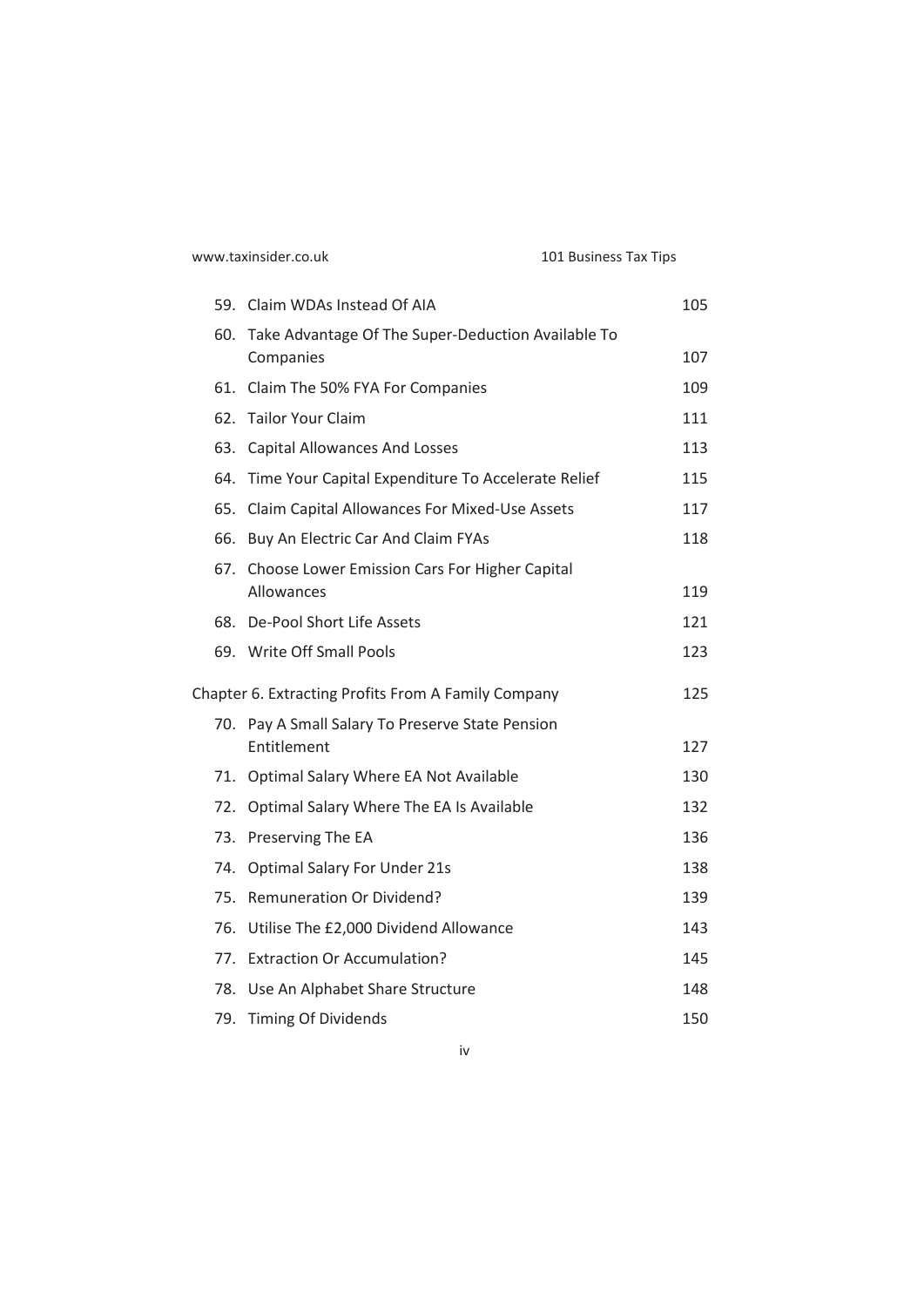| www.taxinsider.co.uk |  |  |
|----------------------|--|--|
|----------------------|--|--|

### Contents

|  | 80. Anticipated Profits                                       | 152 |
|--|---------------------------------------------------------------|-----|
|  | 81. Bonus Or Salary To Meet Living Costs                      | 154 |
|  | 82. Loss Making Companies                                     | 156 |
|  | 83. Employing Family Members                                  | 157 |
|  | 84. Beware The NLW And NMW Trap                               | 159 |
|  | 85. Pay Pension Contributions                                 | 161 |
|  | 86. Tax-Free Benefits And Expenses                            | 163 |
|  | 87. Pay Interest On Account Balances                          | 164 |
|  | 88. Making Loans To Directors                                 | 166 |
|  | 89. Small Loans To Directors                                  | 169 |
|  | 90. Loans Written Off                                         | 170 |
|  | 91. Extract Profits In The Form Of Rent                       | 173 |
|  | Chapter 7. Employing People                                   | 175 |
|  | 92. Pay PAYE And File Returns On Time                         | 176 |
|  | 93. Beware The Salary Sacrifice Trap                          | 178 |
|  | Chapter 8. Using Losses                                       | 181 |
|  | 94. Loss Relief Options For The Self-Employed                 | 182 |
|  | 95. Carry Back A Trading Loss For Corporation Tax<br>Purposes | 184 |
|  | 96. Take Advantage Of The Extended Carry Back Rules           | 186 |
|  | Chapter 9. The End Of The Business                            | 189 |
|  | 97. Plan Your Exit Strategy                                   | 190 |
|  | 98. Claim Business Asset Disposal Relief                      | 191 |
|  | 99. Gift Hold-Over Relief                                     | 194 |

v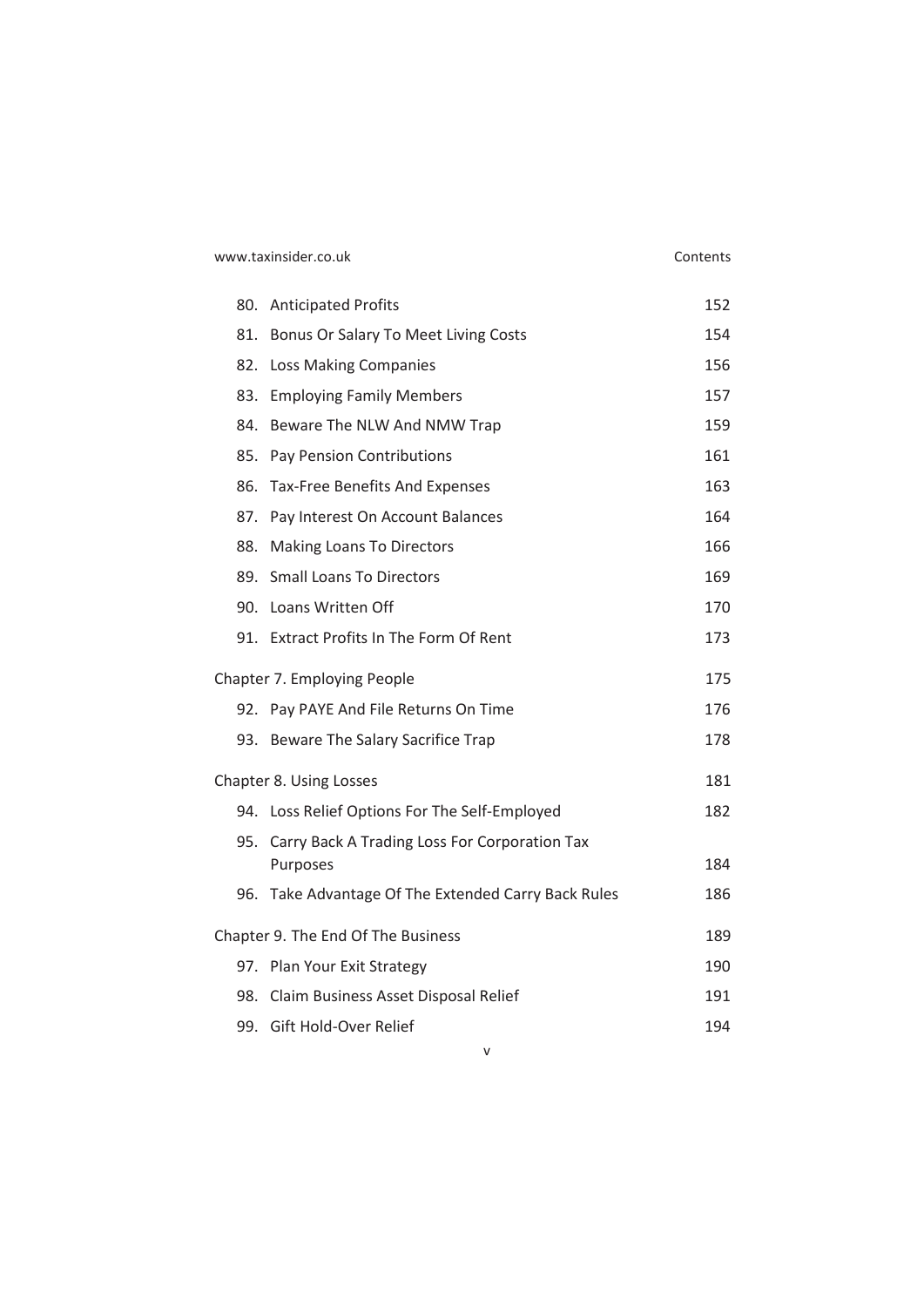| www.taxinsider.co.uk                                 | 101 Business Tax Tips |  |
|------------------------------------------------------|-----------------------|--|
| 100. Overlap Relief                                  | 195                   |  |
| 101. Terminal Loss Relief                            | 196                   |  |
| 102. BONUS TIP: Post-Cessation Receipts And Expenses | 199                   |  |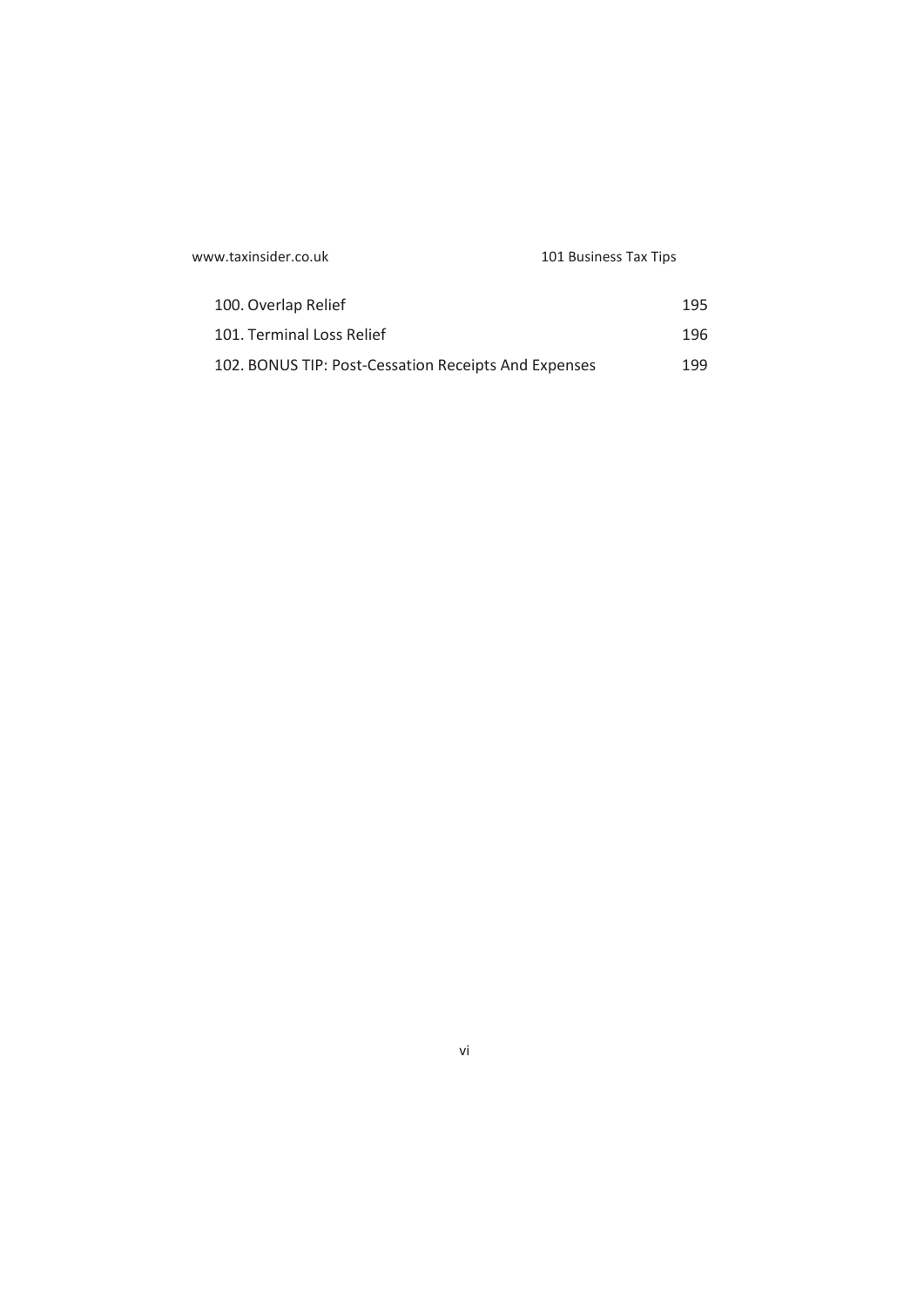www.taxinsider.co.uk

# **About This Guide**

All businesses, large or small, like to save tax and there are many simple steps that a business can take to achieve this aim.

This guide contains 101 tax savings tips aimed at entrepreneurs. The tips follow the lifecycle of a business meaning that there is something for everyone, regardless of whether you are thinking of starting a business, a new start-up or an established business. Many of the tips apply equally to sole traders, partnerships and companies, whereas some are specific to a particular type of business.

However, it should be noted that tips in this guide are for illustration purposes only and are intended to demonstrate where tax savings can be made. The savings that can be made will depend on the precise circumstances and the examples are a guide only. Professional advice should always be sought.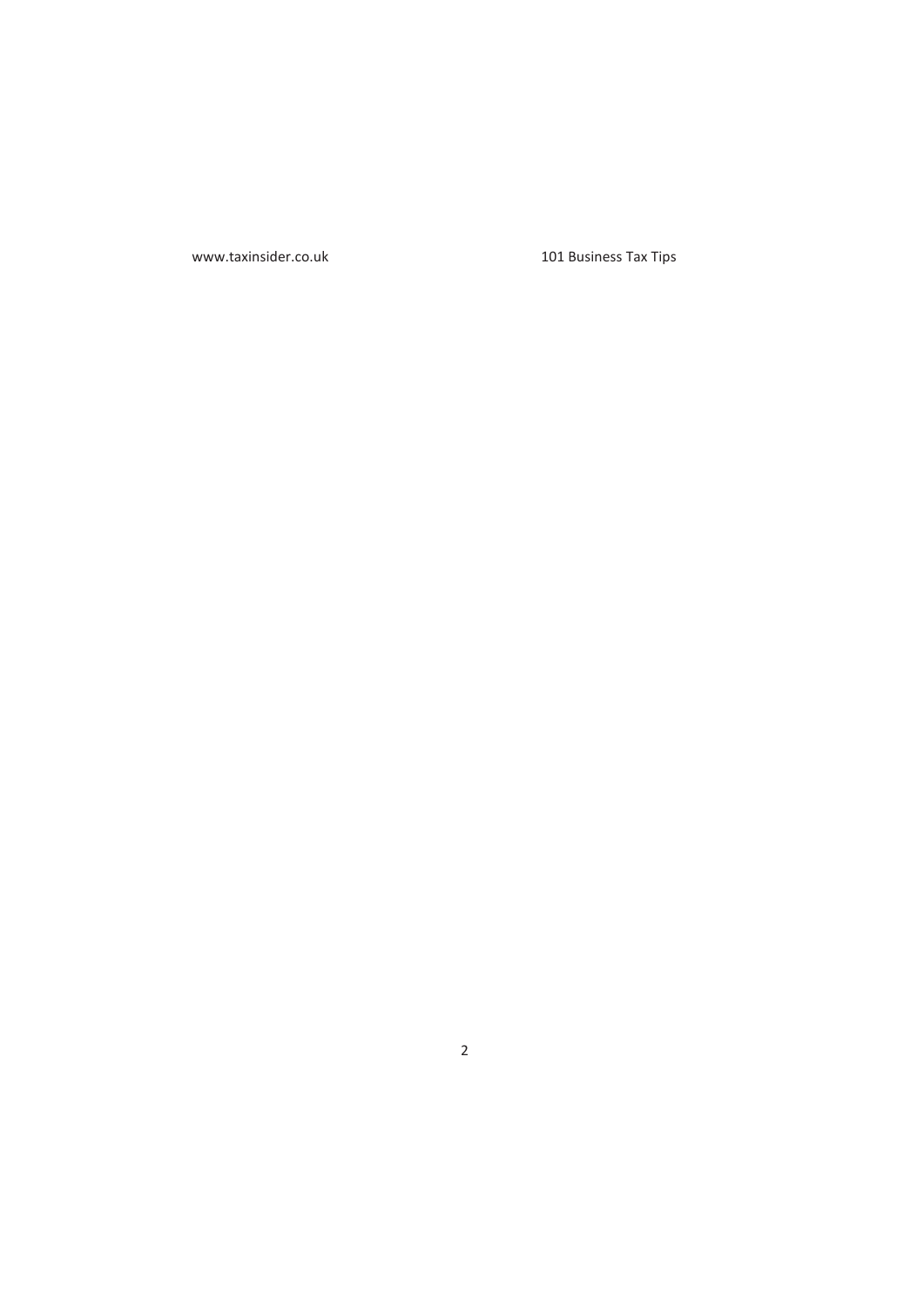www.taxinsider.co.uk Chapter 1

# **Chapter 1. Business Structure**

- 1. Choose The Right Structure For Your Business
- 2. Choose Which Taxes You Pay
- 3. Take Advantage Of The Veil Of Incorporation
- 4. Save Incorporation Costs
- 5. Create Different Categories Of Shares In A Limited Company
- 6. Keep Administration Costs Low
- 7. Keep All Business Profits For Yourself
- 8. Maximise The Skill Base
- 9. Agree The Split Of Partnership Profits And Losses
- 10. Consider Purchasing An Existing Business
- 11. Run A Franchise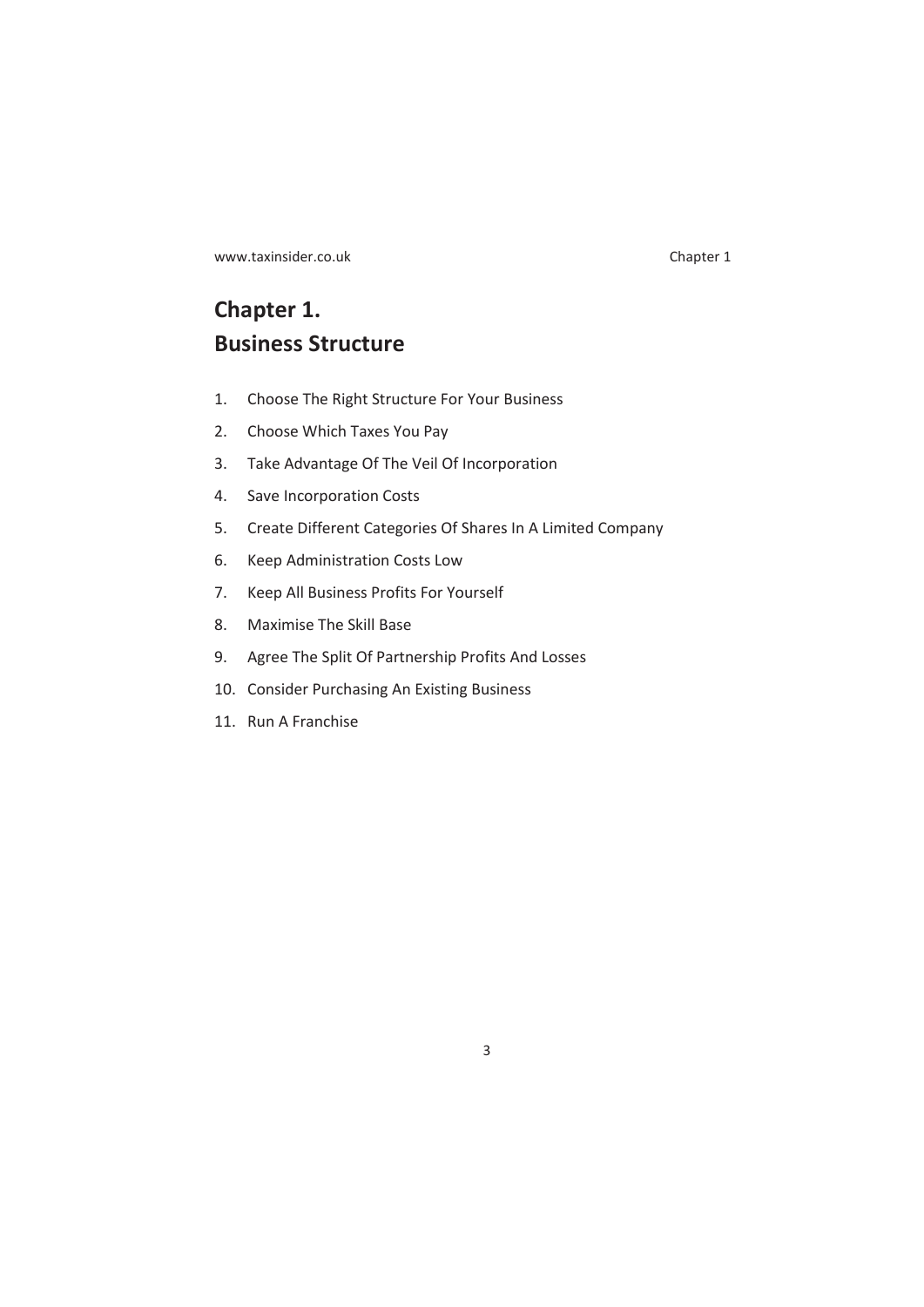# **1. Choose The Right Structure For Your Business**

There are various ways in which businesses can be structured, and it is important that the structure that is chosen is the right one for the business.

There are four main options:

- sole trader;
- partnership;
- limited liability partnership: and
- limited company.

The choice of business vehicle affects the type of taxes you pay, your liability for business debts and the legal and administrative requirements imposed on the business. It will also affect the way in which business decisions are made and the sources of finance available to the business.

In deciding on the right structure for the business, it is necessary to take account of all relevant factors and also your attitude to risk.

For example, a sole trader is the simplest set-up and the proprietor gets to keep all of the profits. However, he or she is also liable for all of the business debts. The sole trader is taxed on his total income after deducting his personal allowances – the profits of the business are not taxed separately but form part of the sole trader's taxable income, together with income from other sources, such as any employment or investment income. A sole trader must also pay Class 2 and Class 4 National Insurance contributions if profits exceed the relevant trigger thresholds.

A limited company is more complicated to set up and administer, but the shareholders' liability is limited to the amount of capital that they own – a major plus. The company is taxed in its own right, and any profits that are extracted from the company will be taxed on the recipients. The tax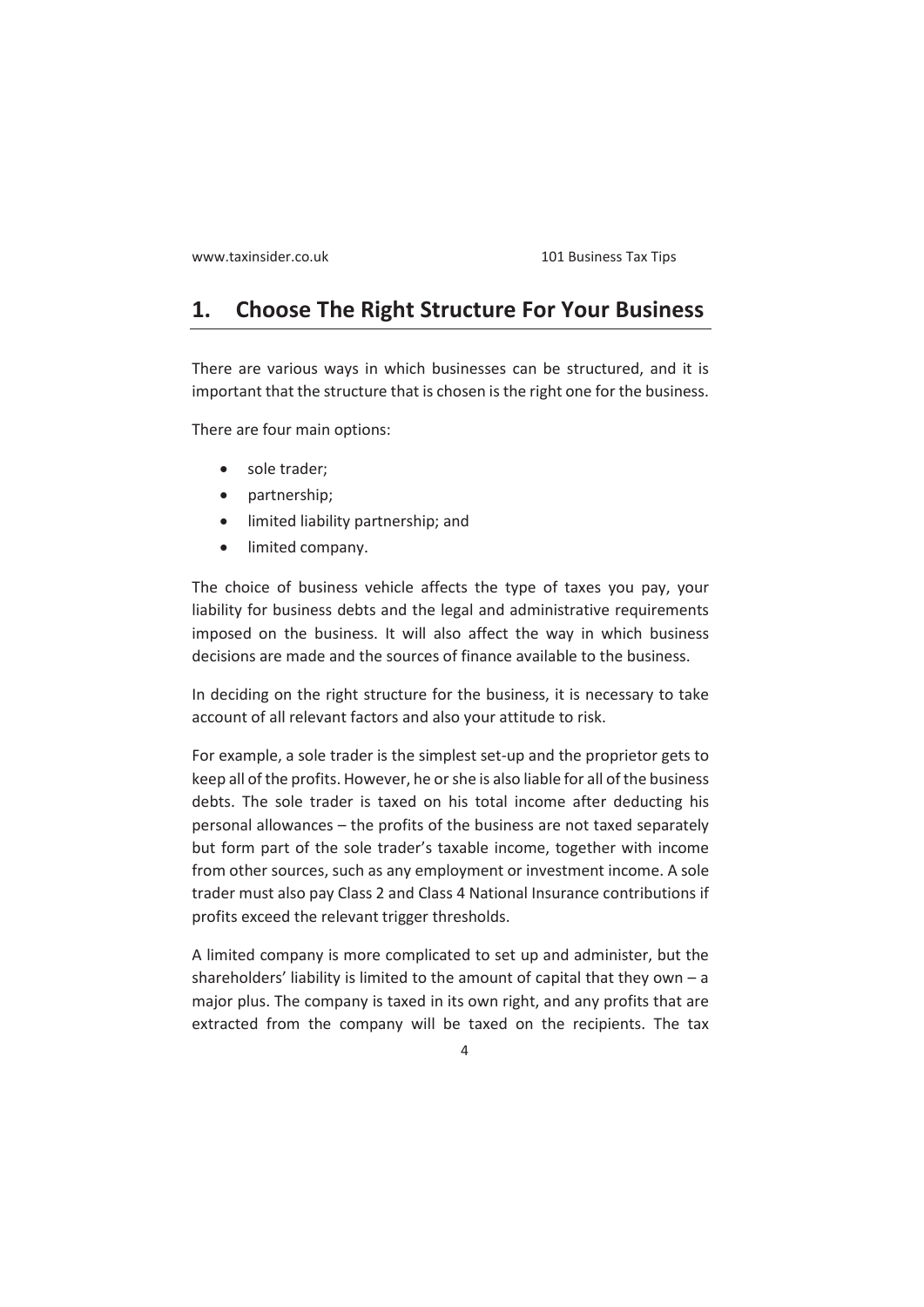www.taxinsider.co.uk Chapter 1

position of the company is separate from that of the individual shareholders. The company must file annual accounts and an annual confirmation statement at Companies House. Being a director of a limited company also confers certain statutory duties.

### **Choose The Right Structure For Your Business**

Bill wants to set up his own business. He has some money to invest but does not want to risk losing his family home if the business fails.

He is also keen to present a professional image to potential customers to help him win new business.

Having considered all the factors, Bill decides that a limited company is the right vehicle for his business. Limited liability is very important to him and he is prepared to undertake the additional administrative burden associated with a limited company in return for this.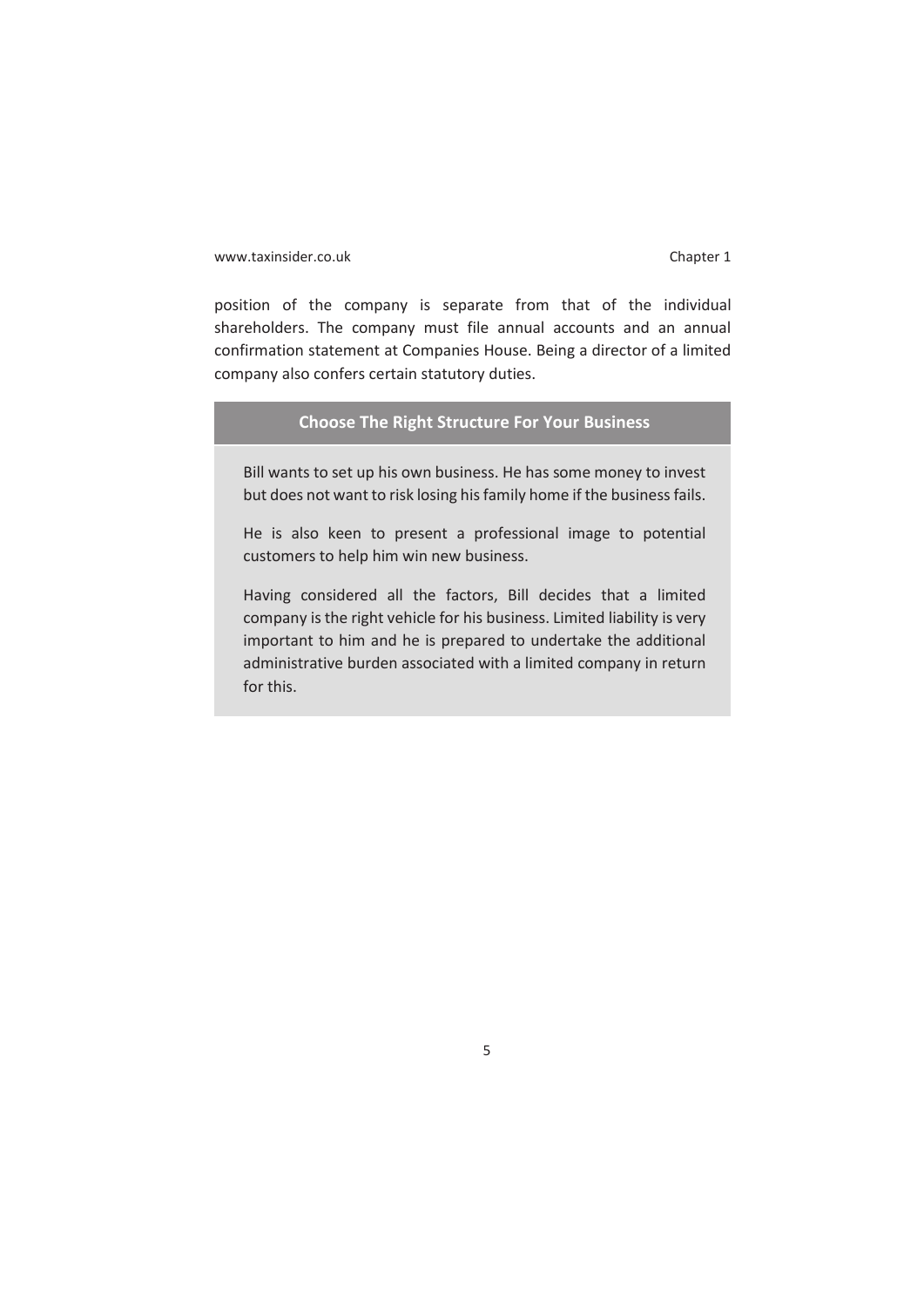## **2. Choose Which Taxes You Pay**

The choice of business vehicle will also determine which taxes are paid by your business. Sole traders and partnerships pay income tax on their profits and Class 2 and Class 4 National Insurance contributions, whereas a limited company pays corporation tax. However, there may also be income tax to pay on profits extracted from a limited company and where those profits are extracted in the form of a salary or bonus, Class 1 NICs.

The profits from a sole trader's business and a partner's share of partnership profits are taken into account in working out his or her overall income tax liability, together with income from other sources, such as any employment income, taxable interest, and dividend income. Personal allowances are available to reduce the amount on which tax is charged. To the extent that business profits exceed the proprietor's personal allowance, they are taxed at 20%, 40% or 45% for taxpayers in the UK excluding Scotland (the Scottish rates of income tax apply to Scottish taxpayers). By contrast, the taxable profits of a company are taxed at the corporation tax rate of 19% (financial years 2021 and 2022). Profits extracted from the company as salary or bonus are liable to income tax and also Class 1 National Insurance contributions. However, salary and bonus payments and the associated employer's National Insurance are deductible in computing profits chargeable to corporation tax. There is no corporation tax deduction for dividends, which must be paid out of retained profits, but in the hands of the shareholder, they are tax-free to the extent that the dividend allowance is available and otherwise taxed at the relevant dividend rate of tax.

Gains realised by individuals are liable to capital gains tax, whereas a company pays corporation tax on chargeable gains.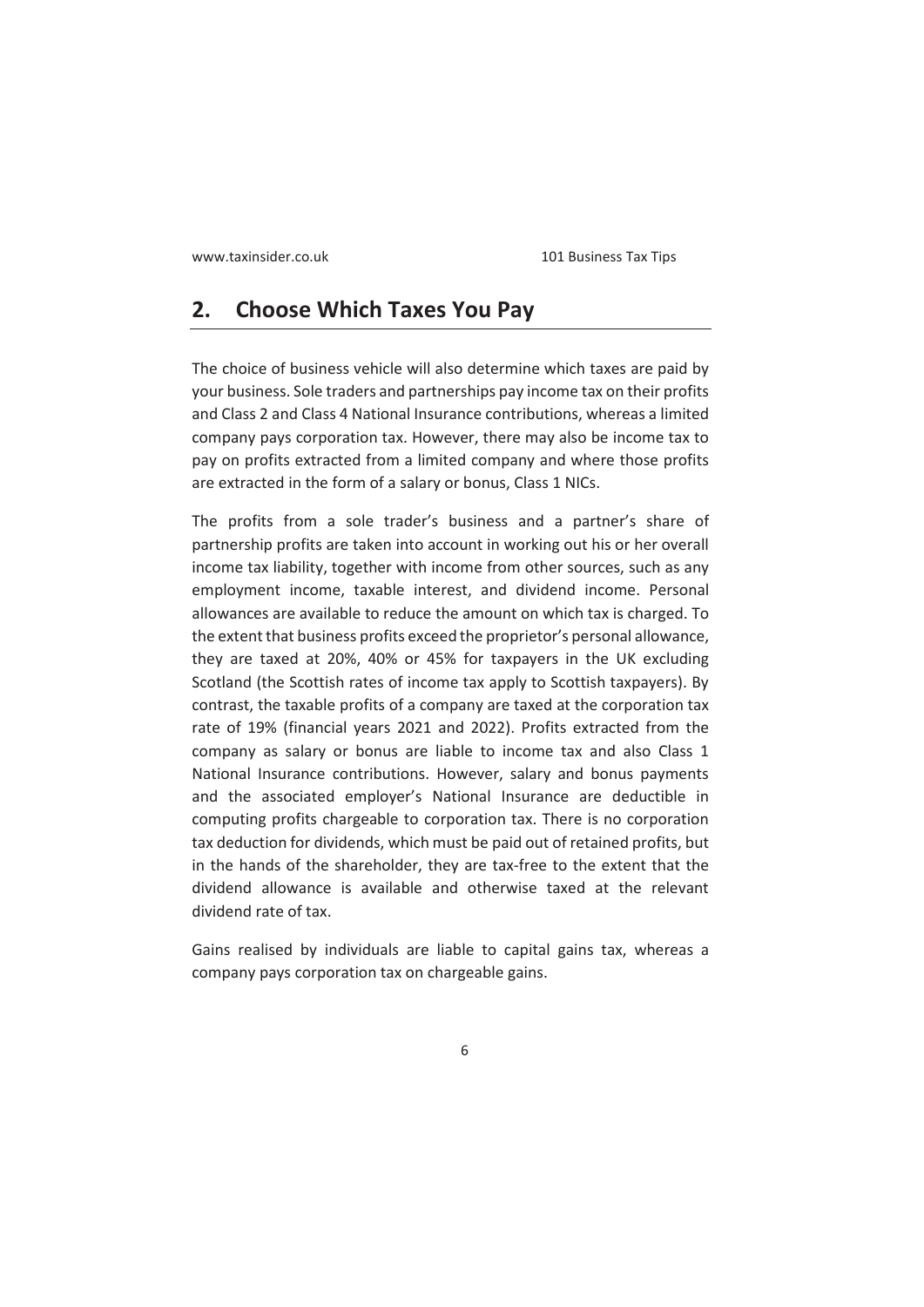www.taxinsider.co.uk **Chapter 1** 

All businesses with turnover of VATable goods and services above the VAT registration threshold, currently £85,000, must register for VAT. VATregistered businesses with turnover above the VAT registration threshold of £85,000 must comply with the requirements of Making Tax Digital (MTD). Where the business is VAT registered but turnover is below this level, compliance with MTD for VAT is compulsory from the start of the first VAT accounting period beginning on or after 1 April 2022.

A sole trader and an individual partner in a partnership are self-employed and pay both Class 2 flat rate National Insurance contributions and Class 4 contributions on their profits if their profits exceed the relevant profit thresholds. The payment of Class 2 National Insurance contributions builds up entitlement to the state pension and certain contributory benefits.

Companies do not pay National Insurance on their profits but must pay employer contributions on payments of earnings made to employees.

By choosing the structure for your business, it is also possible to choose which taxes you pay – the taxes that are paid vary depending on the structure of the business.

It is important when choosing a structure to consider not only the current rates of tax, but also any future changes where these are known. The personal allowance is to be frozen at £12,570 until April 2026, and the basic rate band is to remain at £37,700 for the same time period. The rate of corporation tax for companies with taxable profits in excess of the lower limit (£50,000 as divided by the number of associated companies plus 1) will increase to 25% from 1 April 2023, with marginal relief reducing the effective rate where profits are between the lower limit and the upper limit (£250,000 as divided by the number of associated companies plus 1). Companies with profits not exceeding the lower limit will pay the small profits rates of 19%. These limits are proportionately reduced for accounting periods of less than 12 months.